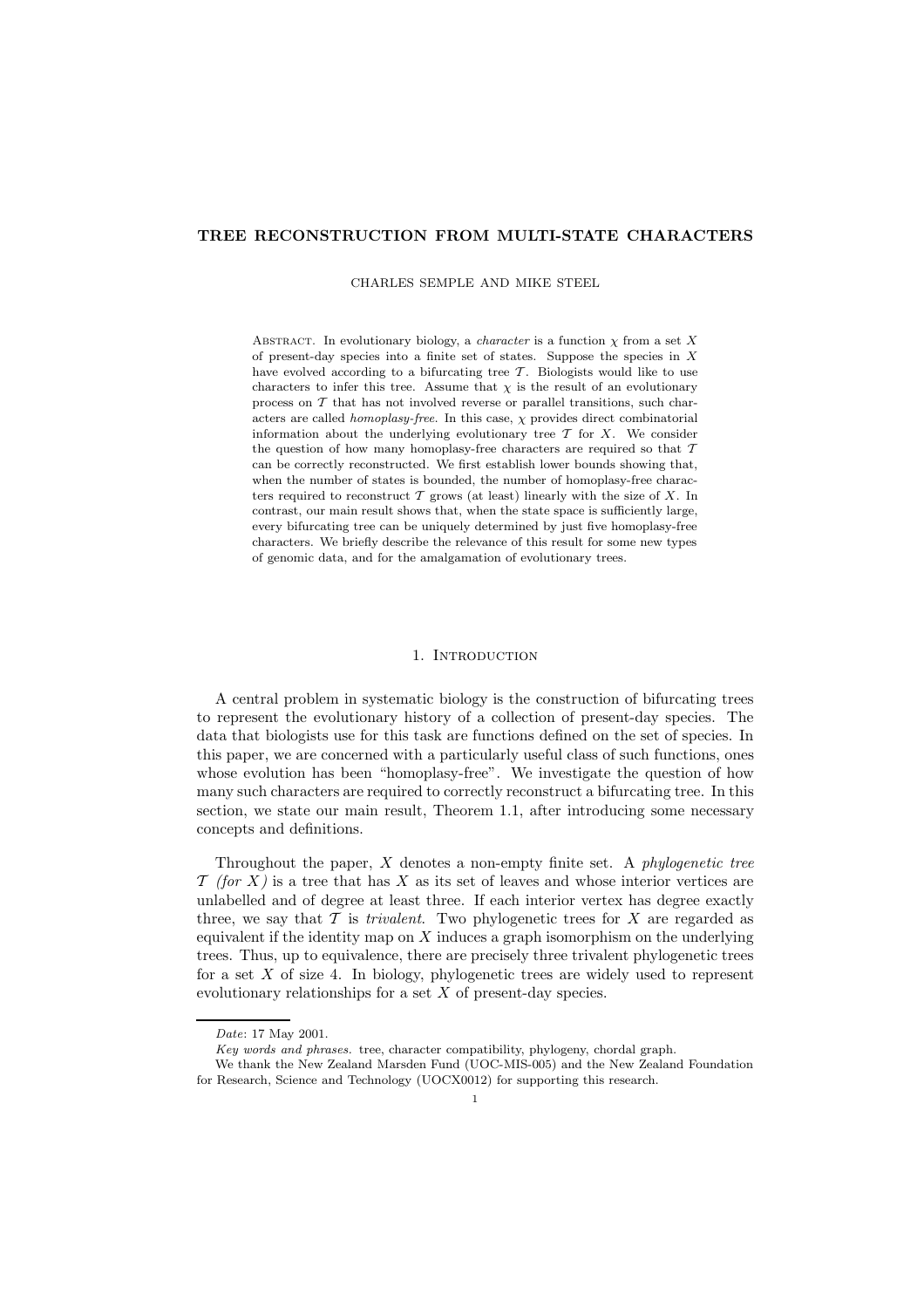A (qualitative or discrete) *character on* X is a function χ from X into a set C of *character states*. If  $|\chi(X)| = r$ , then  $\chi$  is an *r*-state *character*. In biology, characters describe attributes of the species under consideration and are the data that biologists use to reconstruct phylogenetic trees. Characters can be morphological (for example, wings versus no-wings), biochemical, physiological, behavioural, embryological, or genetic (for example, the nucleotide at a particular DNA sequence position, or the order of certain genes on a chromosome).

Let T be a phylogenetic tree for X, and let  $\chi$  be a character from X into a set C of character states. For each state  $\alpha$  in  $\chi(X)$ , let  $\mathcal{T}_{\alpha}$  denote the minimal subtree of T containing the leaves that are assigned state  $\alpha$  by  $\chi$ . Then  $\chi$  is *convex on* T if the subtrees in  $\{\mathcal{T}_{\alpha}: \alpha \in \chi(X)\}\$  are pairwise vertex disjoint. Convexity has a fundamental biological interpretation that we will describe in the next section.

To illustrate these concepts, let X be the set  $\{1, 2, \ldots, 7\}$  and let C be the set  $\{\alpha, \beta, \gamma, \delta\}$  of character states. Let  $\chi : X \to C$  be the character defined by  $\chi(1) = \chi(2) = \alpha$ ,  $\chi(3) = \chi(5) = \beta$ ,  $\chi(4) = \gamma$ , and  $\chi(6) = \chi(7) = \delta$ . Then  $\chi$  is convex on the phylogenetic tree T shown in Fig. 1 since the minimal subtrees  $T_{\alpha}$ ,  $\mathcal{T}_{\beta}, \mathcal{T}_{\gamma}$ , and  $\mathcal{T}_{\delta}$  contained within the dashed boundaries are pairwise vertex disjoint.



Figure 1

A collection  $\mathcal C$  of characters is *compatible* if there is a phylogenetic tree  $\mathcal T$  such that each character in C is convex on T. If, in addition, T is the only phylogenetic tree with this property, we say that  $\mathcal C$  *convexly defines*  $\mathcal T$ . Observe that if  $\mathcal C$  convexly defines a phylogenetic tree  $\mathcal T$ , then  $\mathcal T$  must be trivalent, for otherwise, we could easily construct a different tree on which all the characters in  $\mathcal C$  are convex.

The problem of determining whether a collection of characters is compatible is called the *character compatibility problem* or *perfect phylogeny problem*. In general, this problem is NP-complete [10], but it has a polynomial-time solution if a bound is placed either on the number of characters [5] or on the maximum number of states associated to any character [1, 4]. Buneman [2] and Meacham [6] indicated, and Steel [10] formally proved a graph-theoretic characterization for when a collection  $C$  of characters on  $X$  are compatible. This characterization is based on a certain intersection graph that is associated with  $C$ . Furthermore, as a straightforward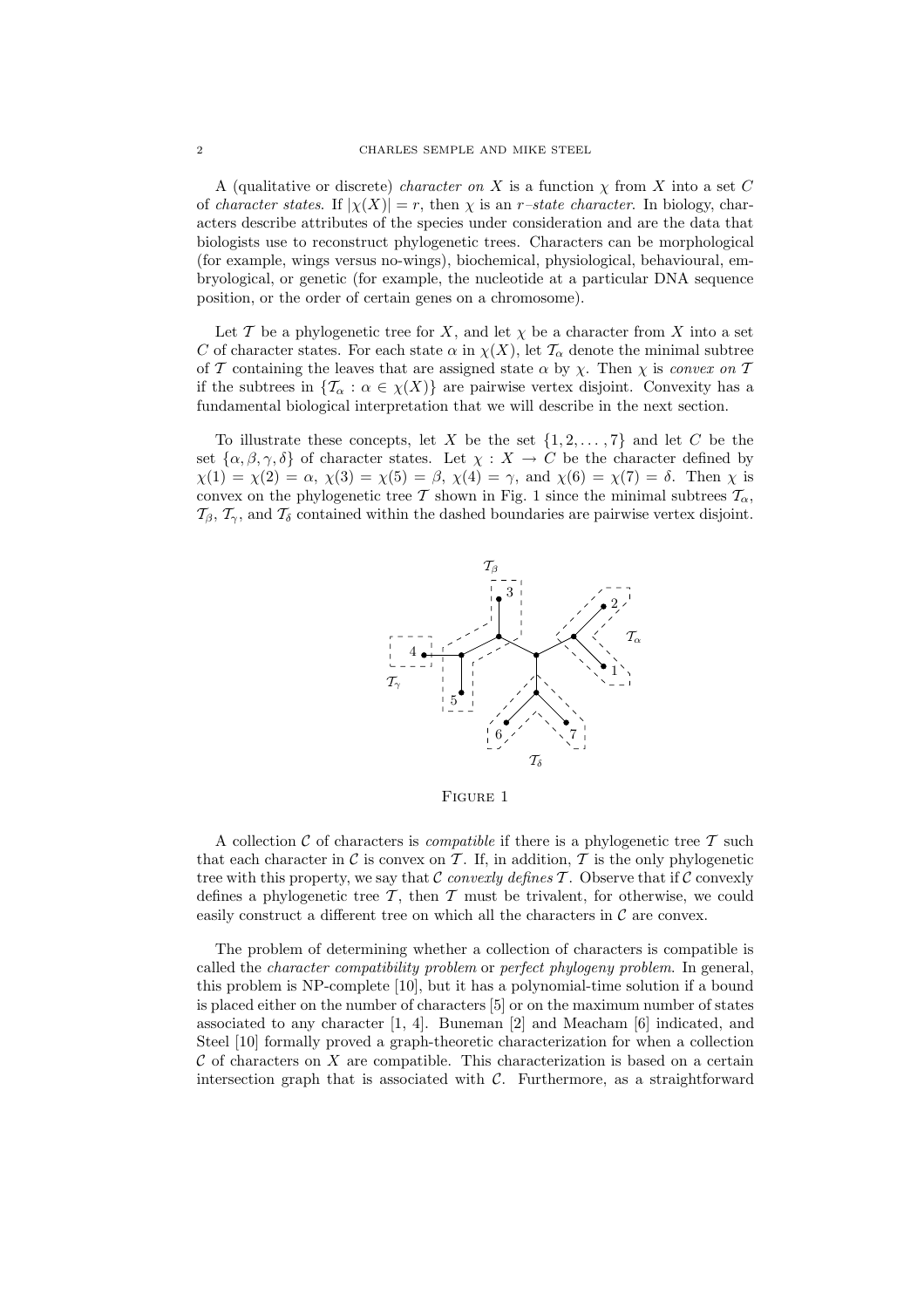consequence of the main result in [9], we have an analogous characterization for when  $\mathcal C$  convexly defines a phylogenetic tree.

In this paper, we are interested in determining the number of characters required to convexly define a trivalent phylogenetic tree  $\mathcal T$  for  $X$ . We show that if the number of states for each character is bounded, then the number of characters required must grow at least linearly with the size of  $X$ . In contrast, the main result of this paper shows that if no such restriction is imposed, we require no more than five characters on  $X$  to convexly define  $\mathcal T$ . In particular, we prove the following theorem.

**Theorem 1.1.** *Every trivalent phylogenetic tree can be convexly defined by at most five characters.*

The paper is organized as follows. In the next section, we outline the biological background to the above definitions. Section 3 states two compatibility results that will be needed in the proof of Theorem 1.1. In Section 4, we establish a lower bound on the number of characters required to convexly define a trivalent phylogenetic tree if the number of character-states for each character is bounded. Section 5 contains the proof of Theorem 1.1, and we make some remarks on its optimality in Section 6. Section 7 briefly describes some possible applications.

Throughout this paper, given a phylogenetic tree  $\mathcal T$  for  $X$  and a subset  $A$  of  $X$ , we let  $\mathcal{T}(A)$  denote the set of vertices in the minimal subtree of T that contains the leaves in A. Also, for a character  $\chi : X \to C$ , we let  $\pi(\chi)$  denote the partition of X corresponding to  $\{\chi^{-1}(\alpha): \alpha \in C\}$ . Furthermore, we call a character  $\chi$  on X *trivial* if at most one block of  $\pi(\chi)$  has size at least two since, in this case,  $\chi$  is convex on every phylogenetic tree for X.

#### 2. Relevance of Convexity to Biology

There is a simple biological rationale for regarding convexity as a fundamental concept, which we discuss in this section.

Let  $\mathcal T$  be a phylogenetic tree, and suppose that we subdivide an edge of  $\mathcal T$  to create a degree–2 vertex  $\rho$  that we distinguish. We call the distinguished vertex  $\rho$  the *root vertex* of T, and refer to the resulting tree, denoted  $T^{+\rho}$ , as a *rooted phylogenetic tree (for* X*)*.

Phylogenetic trees (and their rooted counterparts) provide a convenient representation for evolutionary relationships in biology. In particular, for a rooted phylogenetic tree  $T^{+\rho}$  for X, we view the edges of  $T^{+\rho}$  as being directed away from the root  $\rho$ , and then regard  $\mathcal{T}^{+\rho}$  as describing the evolution of the set X of extant species from an ancestral species at  $\rho$ ; the remaining interior vertices of  $\tau$  correspond to other hypothetical ancestral species that are descended from the ancestral species at  $\rho$ .

Let  $\mathcal{T}^{+\rho}$  be a rooted phylogenetic tree for X, and suppose each extant and ancestral species has an associated character state lying in some set C of character states. In this way, we can regard the character state as also "evolving" from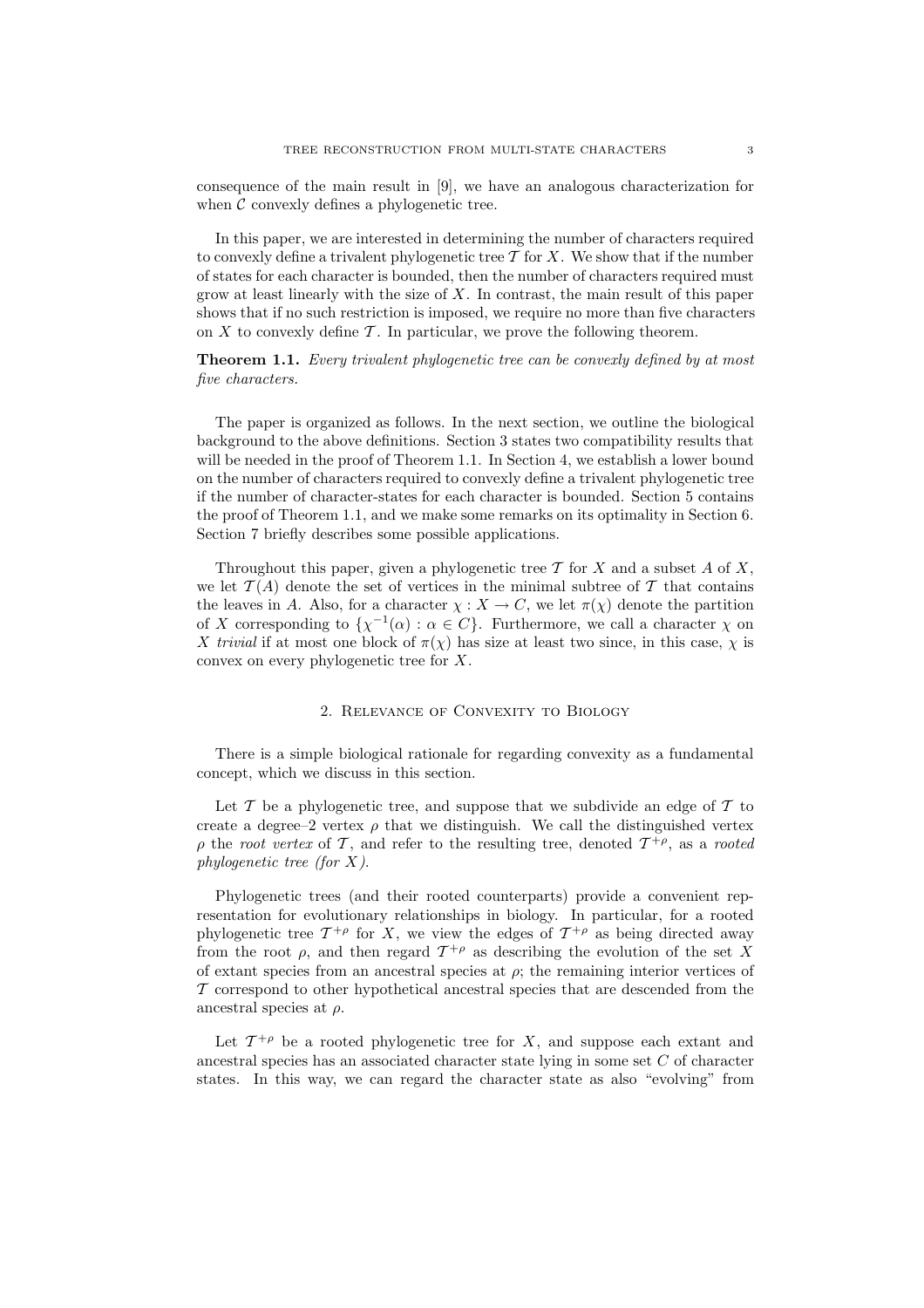$ρ$  towards the elements of X on  $T^{+ρ}$ . This leads to a concept of evolutionary "innovation", namely, that each time a species changes its character state, the new state it acquires is arising for the first time in the tree. There are several equivalent ways to formalize this concept, one of which is the following. Let  $c$  be the map from the vertices of  $T^{+\rho}$  into C so that  $c(v)$  is equal to the character state assigned to vertex  $v$ . Then the "innovation" concept corresponds to the requirement that neither of the following two events occur, in which case, we will say that  $c$  is *homoplasy-free*.

(i) Suppose that  $v_1, \ldots, v_k$  is a path in  $\mathcal{T}^{+\rho}$  directed away from the root  $\rho$ . If, for some  $i \in \{2, ..., k-1\},\$ 

$$
c(v_1) = c(v_k) \neq c(v_i),
$$

c is said to exhibit a *reverse transition*. Informally, this corresponds to a new state arising, but then reverting to an earlier state.

(ii) Suppose that  $v_1,\ldots,v_k$ , and  $w_1,\ldots,w_l$  are paths in  $\mathcal{T}^{+\rho}$  directed away from the root  $\rho$ , and that  $v_1 = w_1$ . If

$$
c(v_k) = c(w_l) \neq c(v_1),
$$

c is said to exhibit a *convergent transition*. Informally, this corresponds to the same state arising in different parts of the tree.

We now explain the connection between these biologically-motivated concepts and convexity. To do this, we use the following lemma whose straightforward proof is omitted. For a phylogenetic tree T, let  $V(T)$  denote the set of vertices of T.

**Lemma 2.1.** Let  $\chi$  be a character on X, taking values in a set C, and let T be a *phylogenetic tree for* X*. Then* χ *is convex on* T *if and only if there is a function*  $\overline{\chi}: V(\mathcal{T}) \to C$  *satisfying the following properties:* 

- **(C1)**  $\overline{\chi}|X = \chi$ *;* and
- **(C2)** *If*  $\alpha \in C$ *, then the subgraph of* T *induced by*  $\{v \in V(T) : \overline{\chi}(v) = \alpha\}$  *is connected.*

$$
\Box
$$

Let  $\mathcal{T}^{+\rho}$  be a rooted phylogenetic tree for X, and suppose that each vertex v of  $\mathcal{T}^{+\rho}$  has an associated character state  $c(v)$  that is an element of a set C of character states. Consider the associated phylogenetic tree  $\mathcal{T}$ . If we restrict our attention to the values that c takes at the leaves of T we obtain an induced character  $\chi$  on X by setting  $\chi(x) = c(x)$  for all  $x \in X$ . This character is precisely the character describing the states assigned to the set of present-day species  $X$ . Now, if  $c$  is homoplasy-free, then  $\chi$  is convex on T since  $\overline{\chi}: V(\mathcal{T}) \to C$  defined by  $\overline{\chi}(u) = c(u)$ , for all  $u \in V(\mathcal{T})$ , satisfies conditions (C1) and (C2).

Conversely, if a character  $\chi_1$  is convex on a phylogenetic tree  $\mathcal{T}_1$  for X with a corresponding function  $\overline{\chi_1} : V(\mathcal{T}_1) \to C$  that satisfies conditions (C1) and (C2), then, for all choices of a root  $\rho$ , we can extend  $\overline{\chi_1}$  to a map from  $V(\mathcal{T}_1) \cup \{\rho\}$  to C that is homoplasy-free.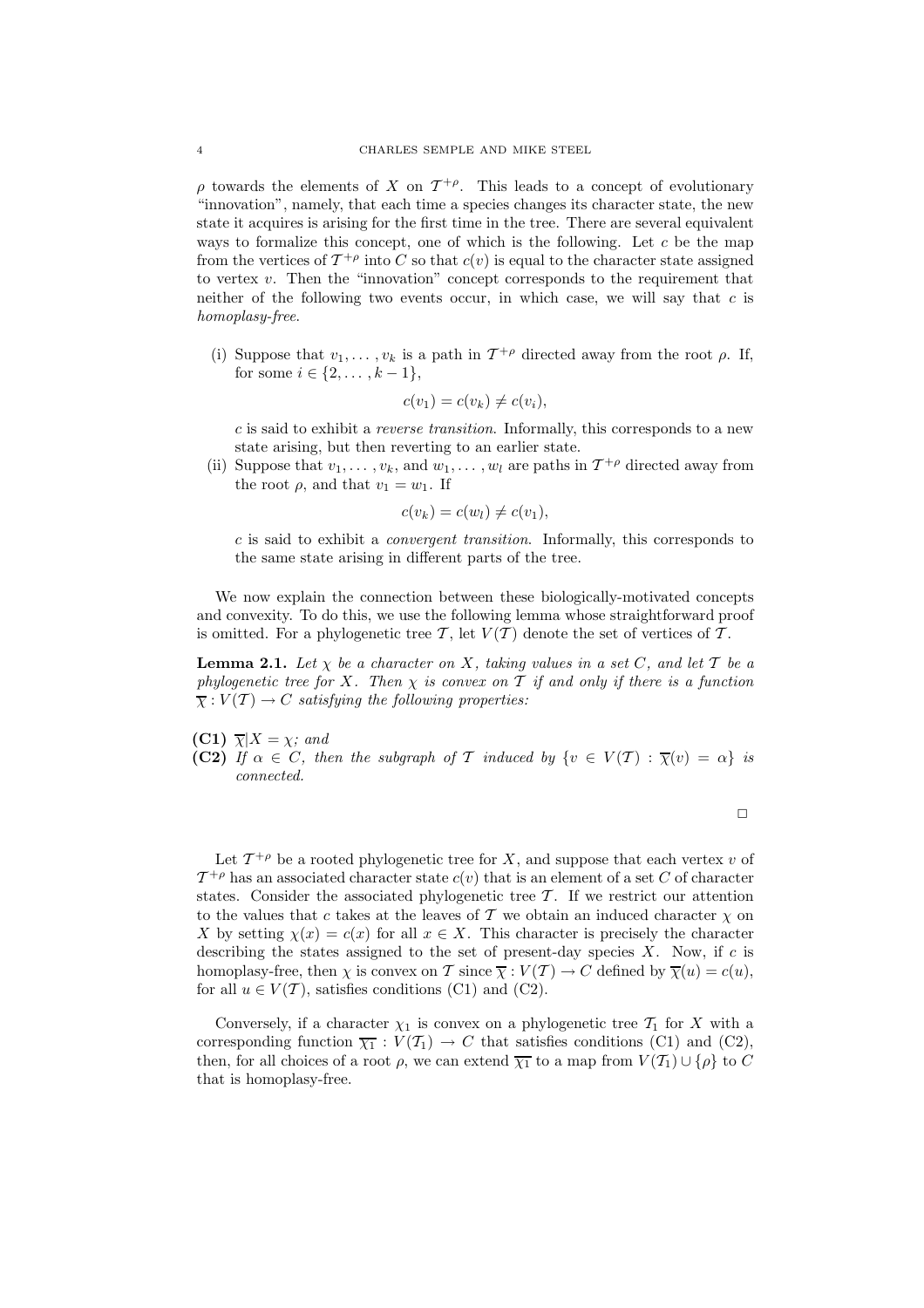It is important to note, however, that even if c is not homoplasy-free on a rooted phylogenetic tree  $\mathcal{T}^{+\rho}$ , it is still entirely possible that the associated character  $\gamma$ may be convex on  $\mathcal T$ .

## 3. Compatibility of Characters

We now turn our attention to establishing the results in Sections 4 and 5.

An edge  $\{u, v\}$  of a phylogenetic tree T is said to be *distinguished* by a character  $\chi$ that is convex on T if, for every mapping  $\overline{\chi}$  satisfying (C1) and (C2) in Lemma 2.1,  $\overline{\chi}(u) \neq \overline{\chi}(v)$ . The next proposition from [10] gives a necessary condition for a collection of characters to convexly define a phylogenetic tree.

**Proposition 3.1.** *If a collection* C *of characters on* X *convexly defines a trivalent phylogenetic tree*  $\mathcal{T}$ *, then every interior edge of*  $\mathcal{T}$  *is distinguished by a character*  $in \mathcal{C}.$ 

The converse of Proposition 3.1 does not hold in general. However, as a straightforward consequence of the main result in [9], a characterization for when a collection  $\mathcal C$  of characters on X convexly defines a phylogenetic tree for X can be obtained by supplementing the necessary condition in Proposition 3.1 with a graph-theoretic property based on a certain intersection graph associated with  $\mathcal{C}$ . Using this characterization, one obtains immediately the next theorem.

For a collection  $C$  of characters, the *intersection graph of*  $C$ , denoted  $int(C)$ , is the graph that has vertex set  $\{(A, \chi) : A \in \pi(\chi) \text{ and } \chi \in \mathcal{C}\}\$  and has an edge between  $(A, \chi)$  and  $(A', \chi')$  precisely when  $A \cap A' \neq \emptyset$ . Observe that the existence of such an edge automatically ensures that  $\chi \neq \chi'$ . A graph G is said to be *chordal* (sometimes called *triangulated*) if every vertex induced subgraph of G that is a cycle has at most three edges.

**Theorem 3.2.** *Let* C *be a collection of characters on* X*. Then* C *convexly defines a trivalent phylogenetic tree if the following two conditions are satisfied:*

- (i) there is a trivalent phylogenetic tree  $T$  for  $X$  on which each character in  $C$  is *convex, and every interior edge of* T *is distinguished by a character in* C*; and*
- (ii) int(C) *is chordal.*

 $\Box$ 

#### 4. Lower Bounds

We begin with a technical result that characterizes when an edge of a phylogenetic tree is distinguished by a character. The straightforward proof is omitted.

**Lemma 4.1.** Let  $\mathcal T$  be a phylogenetic tree for  $X$ , and let  $\chi$  be a character that is *convex on* T. An interior edge  $\{u, v\}$  of T is distinguished by  $\chi$  if and only if there are elements  $x, x', y$ , and  $y'$  *in*  $X$  *such that the following two properties hold:*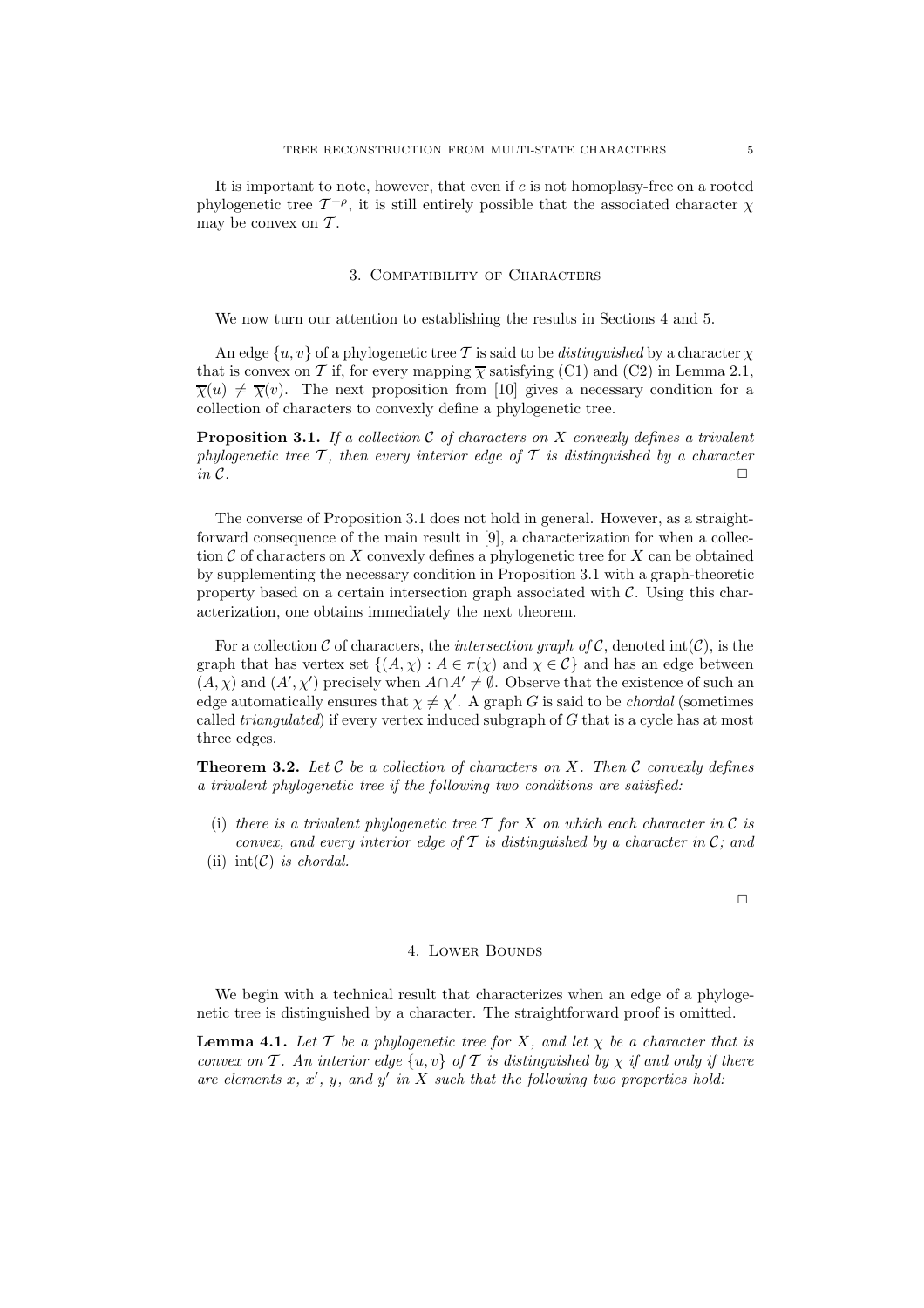(i) the path in  $\mathcal T$  connecting  $x$  and  $x'$  contains u but not v, while the path in  $\mathcal T$  $\mathbf{*c*onnecting\ y\ and\ y'\ contains\ v\ but\ not\ u\,;\ and\$ 

$$
\chi(x) = \chi(x') \neq \chi(y) = \chi(y').
$$

 $\Box$ 

The following proposition sets lower bounds on the number of characters required to convexly define a phylogenetic tree on  $n$  leaves. In particular, it shows that if the number of states is bounded, then the number of characters required must grow at least linearly with n.

**Proposition 4.2.** Let C be a collection  $\{\chi_1, \ldots, \chi_k\}$  of characters on a set X of *size* n and, for all  $i \in \{1, ..., k\}$ , let  $n_i$  denote the number of blocks of the partition  $\pi(\chi_i)$  that contain at least two elements. Suppose that C convexly defines a trivalent *phylogenetic tree* T *for* X*. Then*

(1) 
$$
\sum_{i=1}^{k} (n_i - 1) \ge n - 3.
$$

In particular, if each character in  $\mathcal C$  has at most r states and  $\mathcal C$  convexly defines  $\mathcal T$ , *then*  $k \geq \frac{n-3}{r-1}$ .

*Proof.* For each  $i \in \{1, 2, ..., k\}$ , let  $G_i$  be the graph that is obtained from T by doing the following sequence of operations:

- (i) for each  $A \in \pi(\chi_i)$ , contract every edge in the minimal subtree of T that contains the leaves in  $A$  and label the resulting vertex  $A$ ; and then
- (ii) delete all vertices of the resulting graph that are not labelled by an element in  $\{A : A \in \pi(\chi_i) \text{ and } |A| \geq 2\}.$

For all i, let  $V_i$  and  $E_i$  denote the vertex set and edge set of  $G_i$ , respectively. Since  $\chi_i$  is convex on T,

$$
|V_i| = |\{A : A \in \pi(\chi_i) \text{ and } |A| \geq 2\}| = n_i,
$$

for all i. Also, since every component of  $G_i$  is a tree,

$$
|E_i| \leq n_i - 1,
$$

for all i. Clearly, for all i, the elements of  $E_i$  correspond to precisely the interior edges of T that are distinguished by  $\chi_i$ . By Proposition 3.1 and the assumption that  $\mathcal C$  convexly defines  $\mathcal T$ , each interior edge of  $\mathcal T$  must be distinguished by some character in C. Therefore, by Lemma 4.1, there is a surjective map from  $\bigcup_{i=1}^{k} E_i$ into the set of interior edges of T. Now T has exactly  $n-3$  interior edges as  $\overline{T}$  is trivalent, and so

$$
n-3 \leq |\bigcup_{i=1}^{k} E_i| \leq \sum_{i=1}^{k} |E_i| \leq \sum_{i=1}^{k} (n_i - 1),
$$

where the last inequality follows from (2). This establishes (1). Moreover, by inserting the bound  $n_i \leq r$ , for all i, in inequality (1), we get  $k(r-1) \geq n-3$  to complete the proof of the proposition. $\Box$ 

(ii)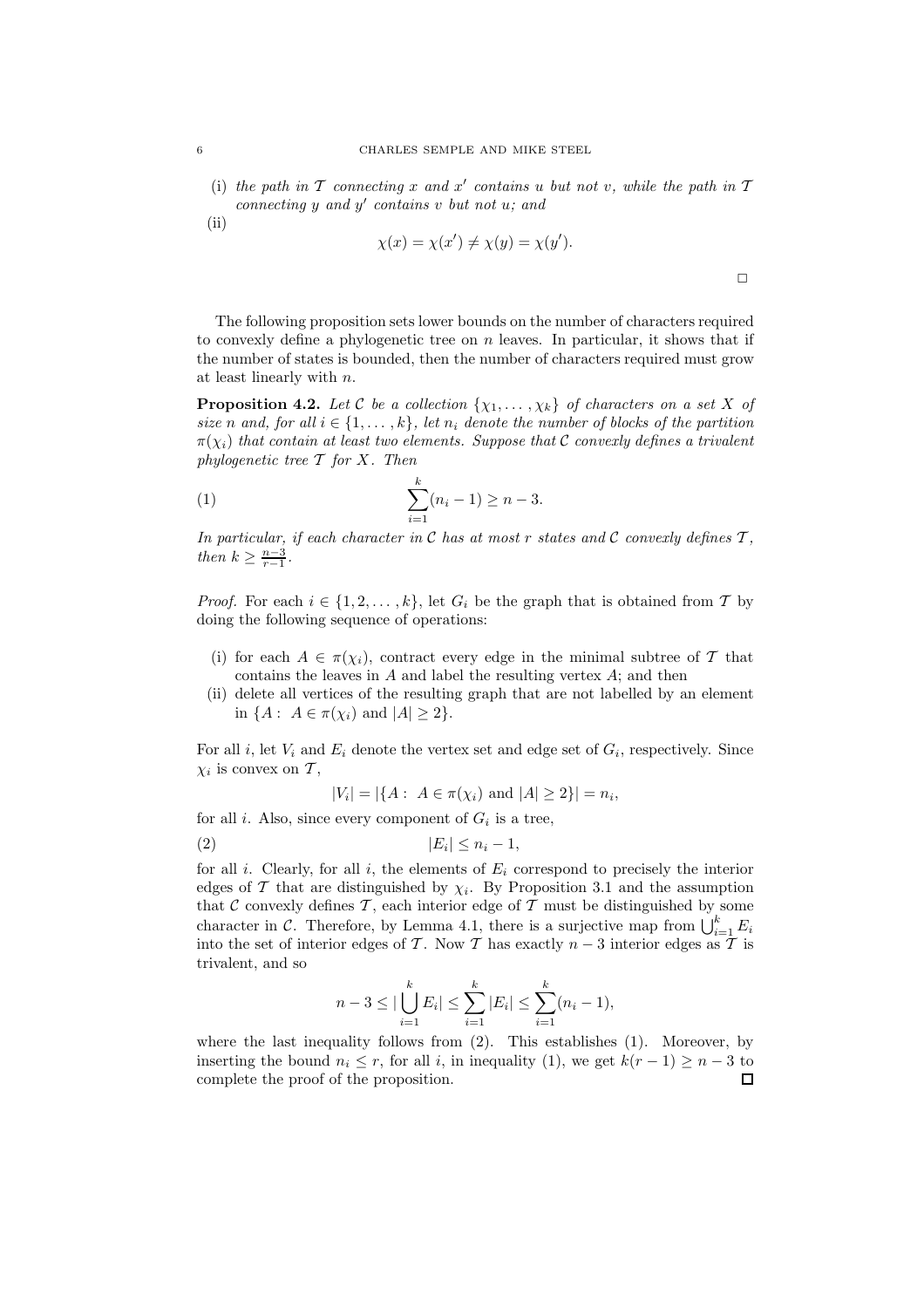Note that for distinct, non-trivial 2–state characters, (1) becomes  $k \geq n-3$ , and one can subsequently show that, in this case,  $k = n - 3$ .

Proposition 4.2 suggests that if we wish to minimize  $k$ , then we should make  $r$ large. However, one should be careful not to make  $r$  too large, for in the extreme case, where each character has  $n$  states, each character is trivial, and no collection of such characters can convexly define a phylogenetic tree. One way to obtain an insight into this trade-off is to consider the proportion of trivalent phylogenetic trees for X on which a given character  $\chi$  on X is convex. The following elegant result is from [3].

**Theorem 4.3.** Let  $\chi$  be an r-state character on X, and let  $a_1, a_2, \ldots, a_r$  denote *the size of the blocks of*  $\pi(\chi)$ *. Then the proportion p of trivalent phylogenetic trees for* X *on which* χ *is convex is exactly*

(3) 
$$
p = \frac{1}{B(n-r+2)} \prod_{i=1}^{r} B(a_i+1),
$$

*where*  $n = |X|$  *and*  $B(m) = 1 \times 3 \times 5 \times \cdots \times (2m - 5)$  *is the number of trivalent phylogenetic trees trees on a set of size m.* 

If the blocks of  $\pi(\chi)$  all have the same size, then (3) is minimized for fixed n and r. In this setting, the graph of  $-\log(p)$  as a function of r is shown for  $n = 120$  in Fig. 2 for the integer divisors of n. Thus, for  $n = 120$ , the type of character that is most informative, in terms of minimizing the number of trivalent phylogenetic trees on which the character is convex, is a 24–state character, with each state assigned to five species.



FIGURE 2. Distribution of trivalent phylogenetic trees on 120 leaves by the number of characters states.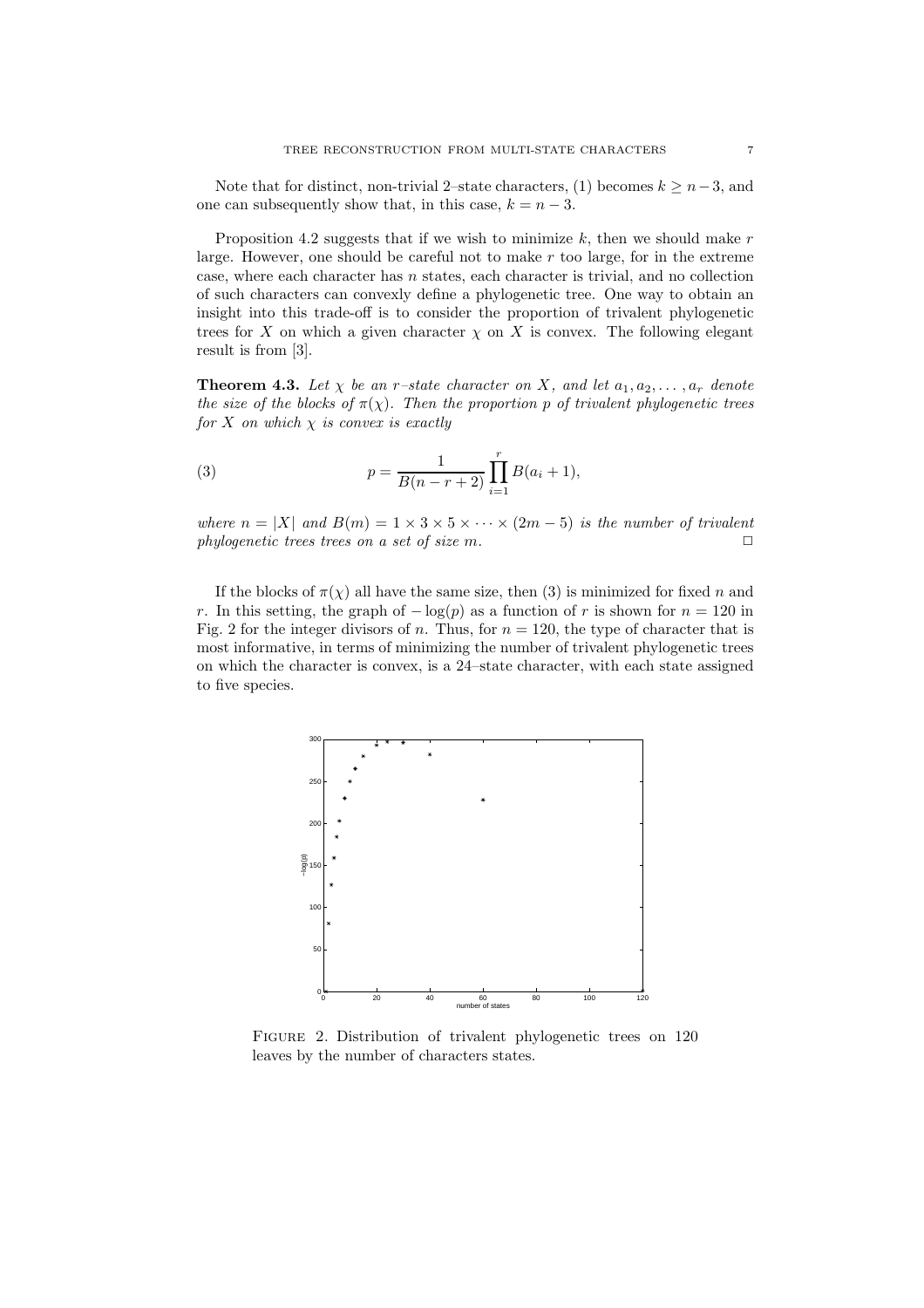## 8 CHARLES SEMPLE AND MIKE STEEL

#### 5. Proof of Theorem 1.1

A *proper edge colouring* of a graph G is an assignment of colours to the edges of G so that any two adjacent edges are assigned different colours. In showing that every trivalent phylogenetic tree  $\mathcal T$  can be defined by at most five characters, we initially construct a particular type of proper edge colouring on  $\mathcal T$ . We describe this construction first, and then establish a lemma that will be essential in the proof of Theorem 1.1.

 $\mathbb{Z}_5$ **–edge colouring.** Let T be a trivalent tree, and let  $\mathbb{Z}_5$  denote the cyclic group of the set  $\{0, 1, 2, 3, 4\}$  of elements under addition modulo 5. Select any leaf l of T, and direct all edges of  $T$  away from  $l$ . We will colour the resulting arcs of  $T$ with elements of  $\mathbb{Z}_5$ . This assignment of elements of  $\mathbb{Z}_5$  is performed recursively as follows. Assign 0 to the edge of T incident with l. For each arc  $(u, v)$  of T that has been assigned an element  $a$  of  $\mathbb{Z}_5$ , but for which the two outgoing arcs from  $v$  have not yet been assigned an element of  $\mathbb{Z}_5$ , assign one of the outgoing arcs the element  $a-1$  and the other outgoing arc the element  $a+1$ . The resulting assignment of elements of  $\mathbb{Z}_5$  to the edges of T is called a  $\mathbb{Z}_5$ -edge colouring of T. Since, for each  $a \in \mathbb{Z}_5$ , the elements  $a, a-1$ , and  $a+1$  are all distinct, no two adjacent edges are assigned the same element and so such an edge colouring is proper. An example of a  $\mathbb{Z}_5$ -edge colouring of a trivalent tree is shown in Fig. 3. In this example, we selected the leaf  $l = x_1$  as our initial vertex.



FIGURE 3. A  $\mathbb{Z}_5$ -edge colouring.

**Lemma 5.1.** Let a and b be elements of  $\mathbb{Z}_5$ . Then every  $\mathbb{Z}_5$ –edge colouring of a *trivalent tree* T has the property that, for every vertex v of T, there is a path from v *to a leaf of* T *that does not contain an edge coloured either* a *or* b*.*

*Proof.* Fix a  $\mathbb{Z}_5$ -edge colouring of T, and observe that, for each interior vertex  $v'$ , the difference between the elements assigned to the outgoing arcs from  $v'$  is either 2 or −2. We use this observation in the proof.

If  $v$  is a leaf, then we are done. Therefore we may assume that  $v$  is an interior vertex of  $T$ . We divide the proof into two cases:

(I) 
$$
a - b \notin \{-2, 2\}
$$
; and  
(II)  $a - b \in \{-2, 2\}$ .

In Case  $(I)$ , by the observation above, we can construct a desired path from  $v$  to a leaf of T as follows: at the last vertex in the path so far constructed, choose the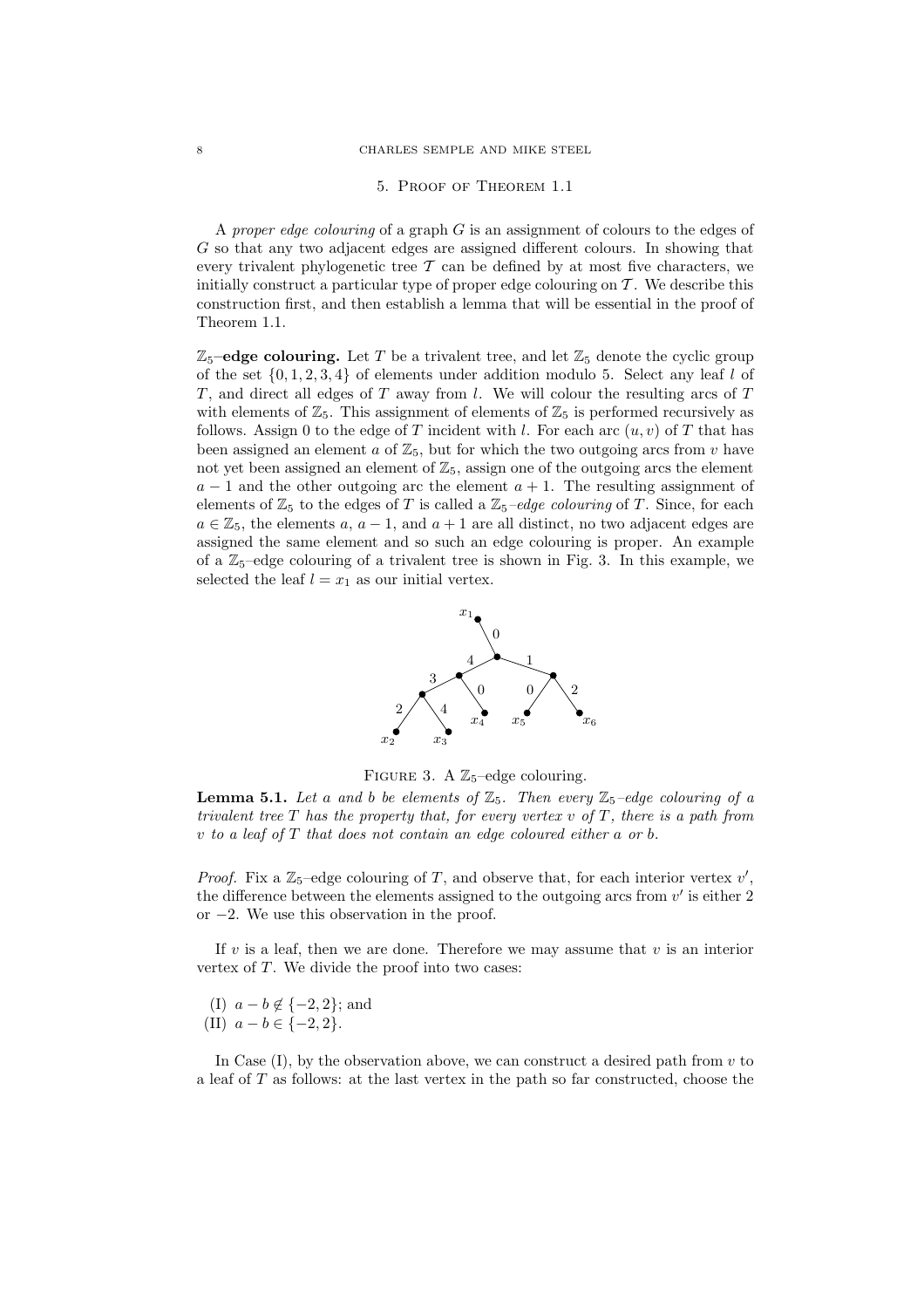next edge in the path to be an outgoing arc that is not coloured by an element of  ${a, b}$ ; continue this process until the last edge added is a pendant edge of T.

Now consider Case (II). Let c denote the unique element of  $\mathbb{Z}_5$  such that  $\{c 1, c + 1$  = {a, b}. Note that if v' is an interior vertex of T and the two outgoing arcs from v' are coloured by elements of  $\{a, b\}$ , then the incoming arc to v' must be coloured c. Let  $(v, w_1)$  and  $(v, w_2)$  denote the two outgoing arcs from v. First, suppose that either  $(v, w_1)$  or  $(v, w_2)$  is not coloured by an element of  $\{a, b\}$ . A desired path  $P$ , beginning at  $v$ , can be constructed as follows: at the last vertex in the path so far constructed, choose the next edge in  $P$  to be an outgoing arc that is not coloured by an element of  $\{a, b, c\}$ ; continue this process until the last edge added is a pendant edge of  $T$ . Clearly, this process can only fail to reach a leaf of  $T$  if, at some interior vertex in the construction, each of the outgoing arcs are coloured by elements of (i)  $\{a, b\}$ , (ii)  $\{a, c\}$ , and (iii)  $\{b, c\}$ . Since  $a - c$  is an element of  $\{-1,1\}$  and not an element of  $\{-2,2\}$ , there is no vertex of T whose outgoing arcs are coloured  $a$  and  $c$ . Thus (ii), and similarly (iii), cannot occur. Furthermore, since the construction of  $P$  does not choose an arc coloured  $c$ , (i) cannot occur. Hence P has the desired property.

Now suppose that both  $(v, w_1)$  and  $(v, w_2)$  are coloured by elements of  $\{a, b\}$ . Let  $(w, v)$  denote the incoming arc to v. Then  $(w, v)$  must be coloured c and the other outgoing arc from w is not coloured by an element of  $\{a, b\}$ . To obtain a desired path P from v to a leaf of T, simply choose  $\{v, w\}$  as the first edge in P, and then construct a (directed) path from  $w$  to a leaf using the processed described in the last paragraph. This completes the proof of the lemma.  $\Box$ 

We remark here that Lemma 5.1 does not hold for proper edge colourings of trivalent trees using p colours, where  $p \leq 4$ . The only non-trivial case to check is when  $p = 4$ , and this can be settled by considering cases. Nevertheless, the colouring of the edges of a trivalent tree using the approach of a  $\mathbb{Z}_5$ -edge colouring applies equally to the cyclic group  $\mathbb{Z}_p$  (the set  $\{0, 1, \ldots, p-1\}$  of elements under addition modulo  $p$ ) for all positive integers  $p$ , and so it is instructive to see where the proof breaks down in the cases  $p \leq 4$ . When  $p = 2$ , the colouring is not proper since  $a + 1 = a - 1$  in  $\mathbb{Z}_2$ . When  $p = 3$ , the condition  $\{-1, 1\} \cap \{-2, 2\} = \emptyset$  used in Case (II) of the proof does not hold and, when  $p = 4$ , the element c defined at the start of Case (II) is not unique in  $\mathbb{Z}_4$ .

We now prove the main result of this paper.

*Proof of Theorem 1.1.* Construct a  $\mathbb{Z}_5$ -edge colouring for T, and let S denote the set of elements of  $\mathbb{Z}_5$  that are assigned to at least one edge of T. For each element a in S, let  $\sim_a$  denote the equivalence relation on X defined by  $x \sim_a y$  if the path in T from x to y contains no edge that is assigned colour a. For each  $a \in S$ , let  $\pi_a$  denote the partition of X that arises from the equivalence classes of  $\sim_a$ , and let  $\chi_a$  denote a character on X so that  $\pi(\chi_a) = \pi_a$ . Let  $\mathcal{C} = {\chi_a : a \in S}$ . We claim that this set of at most five characters convexly defines  $T$ . To prove this claim, it suffices, by Theorem 3.2, to show that  $\mathcal C$  satisfies the following three properties:

(i) each character in  $\mathcal C$  is convex on  $\mathcal T$ ;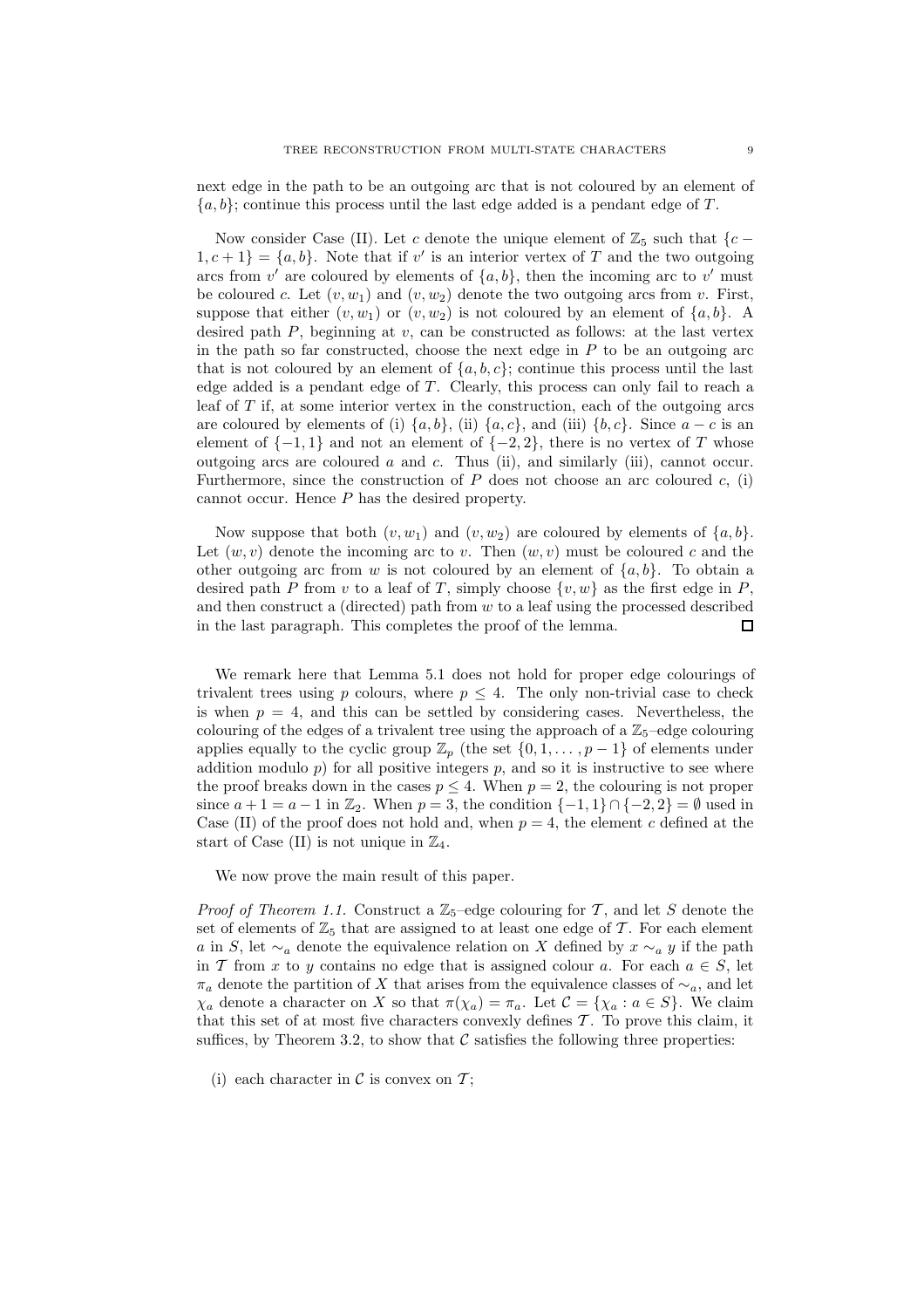(ii) each interior edge of  $\mathcal T$  is distinguished by a character in  $\mathcal C$ ; and

By the way that each character in  $\mathcal C$  is defined, (i) immediately holds. To show that (ii) holds, suppose that  $e = \{u, v\}$  is an interior edge of T. Let  $e_1$  and  $e_2$  be the edges of T incident with u, and let  $e_3$  and  $e_4$  be the edges of T incident with v. Let a denote the colour assigned to e. Clearly, for each  $i \in \{1,2\}$ , there is a path from u to a leaf,  $x_i$  say, of T that contains  $e_i$  and no edge coloured a. Consequently,  $x_1 \sim_a x_2$ . Similarly, there are leaves  $x_3$  and  $x_4$  of T such that  $x_3 \sim_a x_4$  and the path from  $x_3$  to  $x_4$  in  $\mathcal T$  contains v but not u. Furthermore,  $x_2$  is not equivalent to  $x_3$  under  $\sim_a$  since the path between  $x_2$  and  $x_3$  contains the edge e and this is coloured a. Therefore, by Lemma 4.1, e is distinguished by  $\chi_a$ . It follows that (ii) holds.

Lastly, we show that (iii) holds. Let  $G$  be the intersection graph that has the same vertex set as  $\text{int}(\mathcal{C})$ , namely,  $\{(A, \chi): A \in \pi(\chi) \text{ and } \chi \in \mathcal{C}\}\)$ , and has an edge between  $(A, \chi)$  and  $(A', \chi')$  precisely if  $\mathcal{T}(A) \cap \mathcal{T}(A') \neq \emptyset$ . Since G is an intersection graph of subtrees of a tree, it follows by a result in [2] that  $G$  is a chordal graph. We complete the proof that (iii) holds, and hence that the theorem holds, by showing that G is identical to  $\text{int}(\mathcal{C})$ .

If  $A \cap A' \neq \emptyset$ , then  $\mathcal{T}(A) \cap \mathcal{T}(A') \neq \emptyset$ , and so every edge in int(C) is also an edge in G. Now suppose that  $\{(A, \chi_a), (B, \chi_b)\}\$ is an edge in G, where a and b are elements of  $\mathbb{Z}_5$ . Let v be a vertex in  $\mathcal{T}(A) \cap \mathcal{T}(B)$ . Observe that if  $u \in \mathcal{T}(A)$ , and y is any leaf of  $\mathcal T$  for which the (unique) path in  $\mathcal T$  from u to y does not contain an edge coloured a, then  $y \in A$ . A similar observation holds for  $\mathcal{T}(B)$  and b. Now, by Lemma 5.1, there is path from v to a leaf, x say, of  $\mathcal T$  that does not contain an edge coloured by an element of  $\{a, b\}$ . It follows that  $x \in A$  and  $x \in B$ , in particular,  $A \cap B$  is non-empty. Hence  $\{(A, \chi_a), (B, \chi_b)\}\$ is an edge of int(C), and so int(C) is identical to  $G$ .

#### 6. Remarks

In this section, we make some remarks as to the optimality of Theorem 1.1, which was proved in the last section.

Firstly, there is an infinite family of trivalent phylogenetic trees that can be convexly defined by just two characters. Consider the class of *caterpillar* phylogenetic trees for X shown in Fig. 4, where  $x_1, \ldots, x_n$  is a permutation of the elements of X. Up to equivalence, there are  $n!/8$  such phylogenetic trees for a given set X of size  $n > 3$ .



FIGURE 4. A caterpillar phylogenetic tree.

<sup>(</sup>iii)  $\text{int}(\mathcal{C})$  is chordal.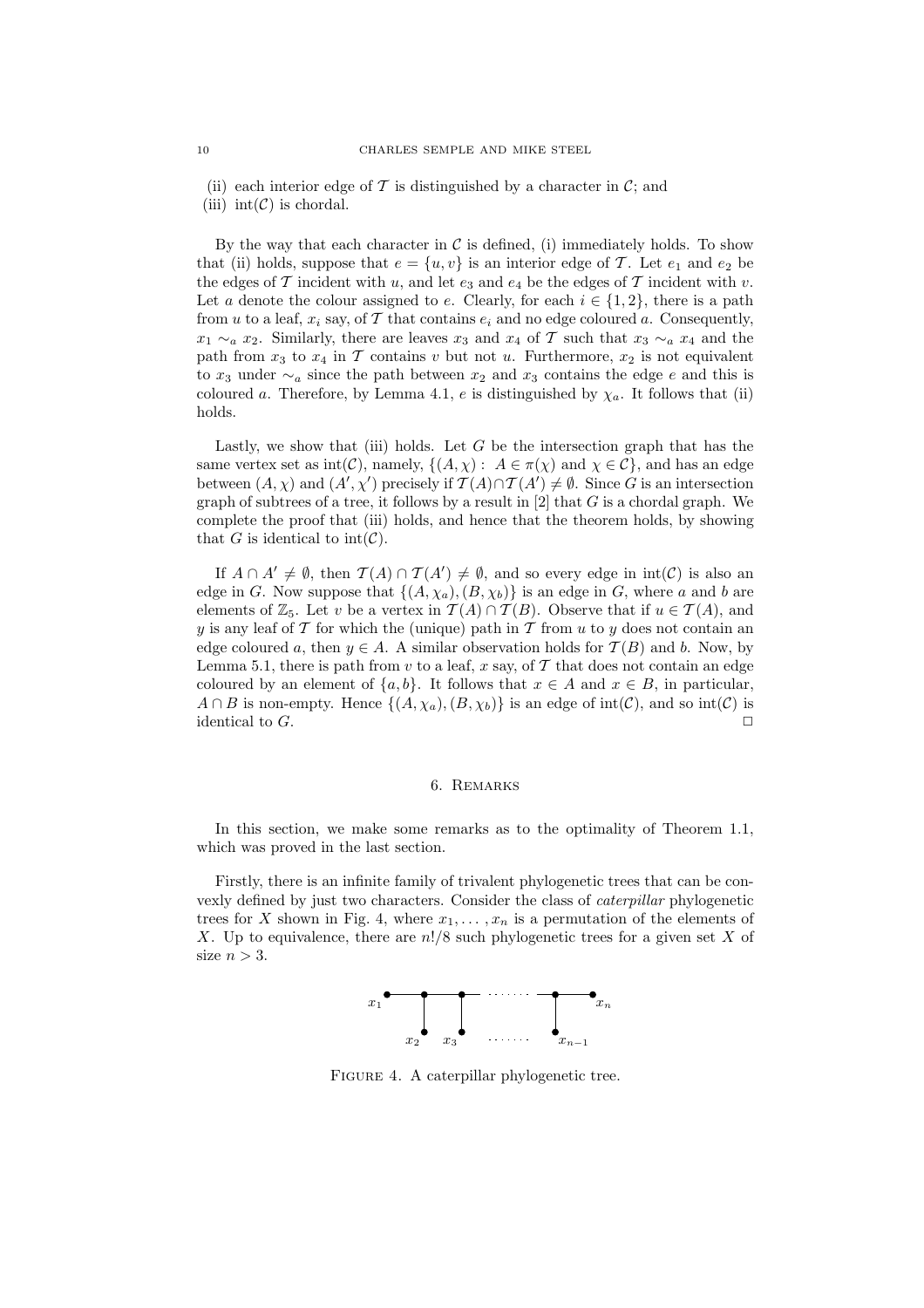Now let T be a caterpillar phylogenetic tree for X. If n is even, let  $\chi_1$  and  $\chi_2$ be two characters on X such that

$$
\pi(\chi_1) = \{\{x_1, x_2\}, \{x_3, x_4\}, \{x_5, x_6\}, \ldots, \{x_{n-1}, x_n\}\},\
$$

and

$$
\pi(\chi_2) = \{\{x_1\}, \{x_2, x_3\}, \{x_4, x_5\}, \{x_6, x_7\}, \ldots, \{x_{n-2}, x_{n-1}\}, \{x_n\}\}.
$$

Then  $C_1 = \{\chi_1, \chi_2\}$  convexly defines T. To see this, observe that both  $\chi_1$  and  $\chi_2$ are convex on  $\mathcal T$ , and that every interior edge of  $\mathcal T$  is distinguished by a character in  $C_1$ . Also, as int( $C_1$ ) is a path, int( $C_1$ ) is chordal. Consequently, by Theorem 3.2,  $C_1$  convexly defines  $\mathcal T$ . If n is odd, one can similarly construct two characters on  $X$  that together convexly define  $\mathcal{T}$ .

Next we introduce a slightly stronger concept than "convexly defines". An X– tree is a tree  $T = (V, E)$  together with a map  $\phi : X \to V$  such that every vertex v in  $V - \phi(X)$  has degree at least three. X–trees are a natural and mathematically useful generalization of phylogenetic trees for  $X$ ; in the case an  $X$ –tree is a phylogenetic tree for  $X$ ,  $\phi$  identifies X with the leaves of T. The concept of convexity extends naturally to X–trees. In particular, a character  $\chi$  on X is *convex on an* X–tree T if the subtrees in  $\{\mathcal{T}_{\alpha} : \alpha \in \chi(X)\}\$  are pairwise vertex disjoint, where  $\mathcal{T}_{\alpha}$  is the minimal subtree of T containing the vertices in  $\phi(\chi^{-1}(\alpha))$ . If an X-tree T is the only X–tree on which a collection  $\mathcal C$  of characters is convex, we say that  $\mathcal C$  *strongly defines*  $\mathcal{T}$ , in which case,  $\mathcal{T}$  must be a trivalent phylogenetic tree.

If a collection  $\mathcal C$  of characters strongly defines  $\mathcal T$ , then  $\mathcal C$  convexly defines  $\mathcal T$ , but the converse may not hold. However, one can extend the proof of Theorem 1.1 to show that every trivalent phylogenetic tree can be strongly defined by at most five characters. The next proposition and the remark that immediately follows it, shows that at least four characters are required to convexly define, and hence strongly define, every trivalent phylogenetic tree. Let  $\mathcal{T}_6$  denote the phylogenetic tree shown in Fig. 5(a).



**Proposition 6.1.** *The phylogenetic tree*  $\mathcal{T}_6$  *cannot be strongly defined by at most three characters.*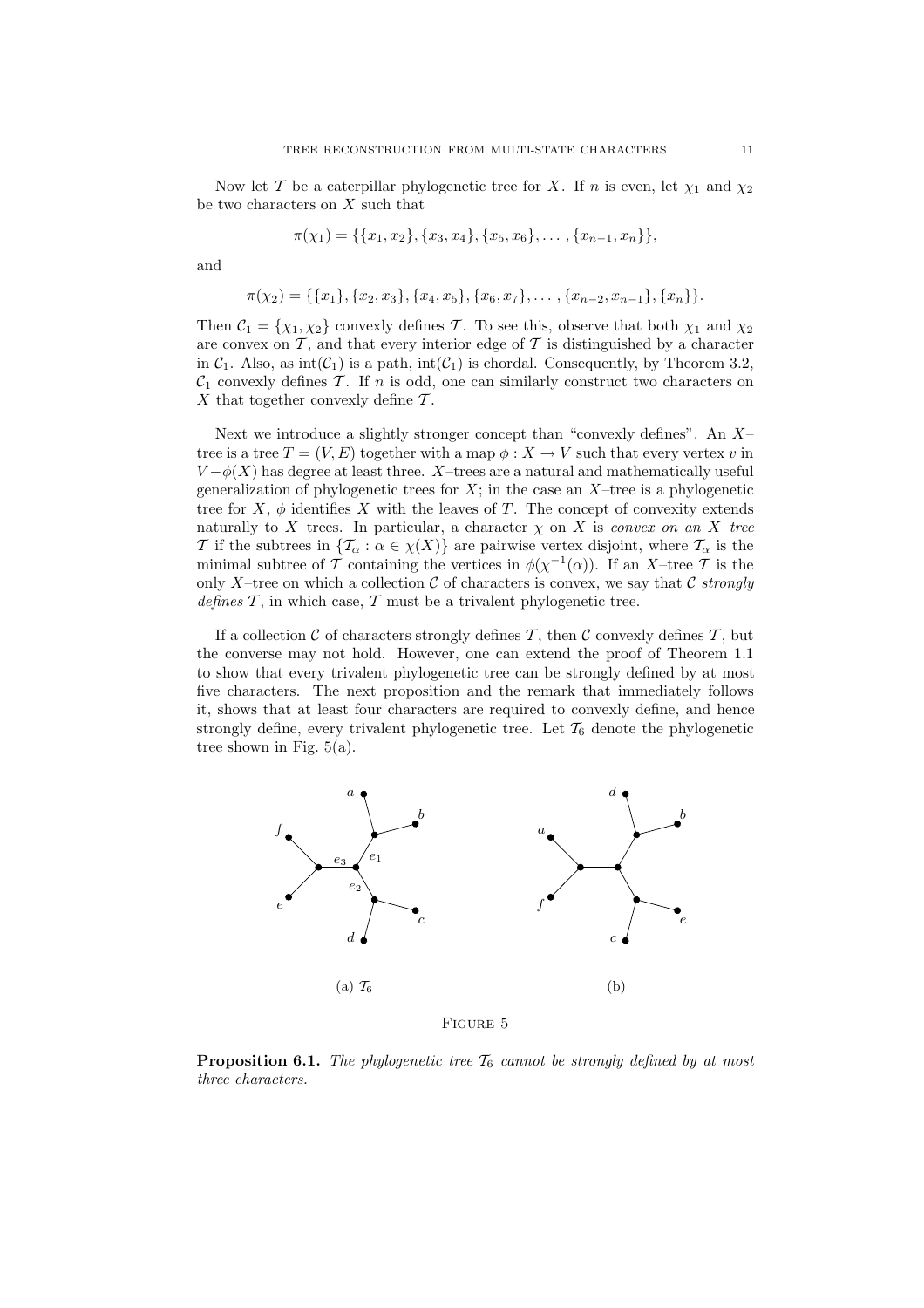*Proof.* Suppose, to the contrary, that  $\mathcal C$  is such a collection of characters. Then, as  $\mathcal{T}_6$  contains three interior edges each of which is incident with the other two, it follows by Proposition 3.1 that  $|\mathcal{C}| = 3$ . In particular, each character in C distinguishes exactly one of the interior edges  $e_1$ ,  $e_2$ , and  $e_3$ . Let  $\chi_1$ ,  $\chi_2$ , and  $\chi_3$  denote the corresponding character in  $C$ , respectively. By Lemma 4.1, this implies, for all  $i \in \{1, 2, 3\}$ , that at least two of the character states of  $\chi_i$  is of size at least two. Furthermore, it is easily seen that, as  $\mathcal C$  strongly defines  $\mathcal T$ , each of the pendant edges of  $\mathcal T$  must also be distinguished by a character in  $\mathcal C$ . Thus each singleton of  $\{a, b, c, d, e, f\}$  is a character state of some member of C. It now follows that each character in  $\mathcal C$  is a 4-state character consisting of two states of size 2 and two states of size 1.

Without loss of generality, we may assume that  $\pi(\chi_1) = \{\{a, b\}, \{c, e\}, \{d\}, \{f\}\},\$ and that  ${c, d}$  and  ${e, f}$  are elements of  $\pi(\chi_2)$  and  $\pi(\chi_3)$ , respectively. It is easily deduced that either

(i) 
$$
\pi(\chi_2) = \{\{c, d\}, \{a, f\}, \{e\}, \{b\}\}
$$
 and  $\pi(\chi_3) = \{\{e, f\}, \{b, d\}, \{c\}, \{a\}\}$ , or  
(ii)  $\pi(\chi_2) = \{\{c, d\}, \{b, f\}, \{e\}, \{a\}\}$  and  $\pi(\chi_3) = \{\{e, f\}, \{a, d\}, \{c\}, \{b\}\}.$ 

Up to symmetry, these two cases are identical. Thus we may assume that  $\chi_2$  and  $\chi_3$ are as in (i). But then there are two distinct phylogenetic trees for  $\{a, b, c, d, e, f\}$ on which every character in  $\mathcal C$  is convex, namely,  $\mathcal T_6$  and the phylogenetic tree shown in Figure 5(b). We conclude that  $\mathcal{T}_6$  cannot be strongly defined by at most three characters. П

Despite Proposition 6.1,  $\mathcal{T}_6$  can be convexly defined by three characters. However, not all trivalent phylogenetic trees can be convexly defined by three characters. For example, one can show that the trivalent phylogenetic tree obtained from  $\mathcal{T}_6$ by joining a pair of new leaf vertices to each leaf vertex, thus creating a tree with twelve leaves, cannot be convexly defined using just three characters. In fact, based on the constructive process described in this example, one can show that if at least  $k$  characters are required to convexly define a trivalent phylogenetic tree  $\mathcal{T}$ , then there is a trivalent phylogenetic tree, constructed from  $\mathcal{T}$ , that requires at least k characters for it to be strongly defined. An interesting problem that remains is the following:

**Problem 6.2.** *Determine whether every trivalent phylogenetic tree can be convexly defined by four characters.*  $\square$ 

# 7. Applications

Recently, there has been considerable interest in the use of homoplasy-free multistate characters in genetics for phylogenetic inference. This is largely due to the analysis of new types of genomic data (SINEs, LINEs, and gene order data - see for example [7]). In contrast to the more traditional aligned nucleotide sequence data, where one has only 4–state characters, these new types of data typically have a very large state space. It has been argued qualitatively that, if such a character evolves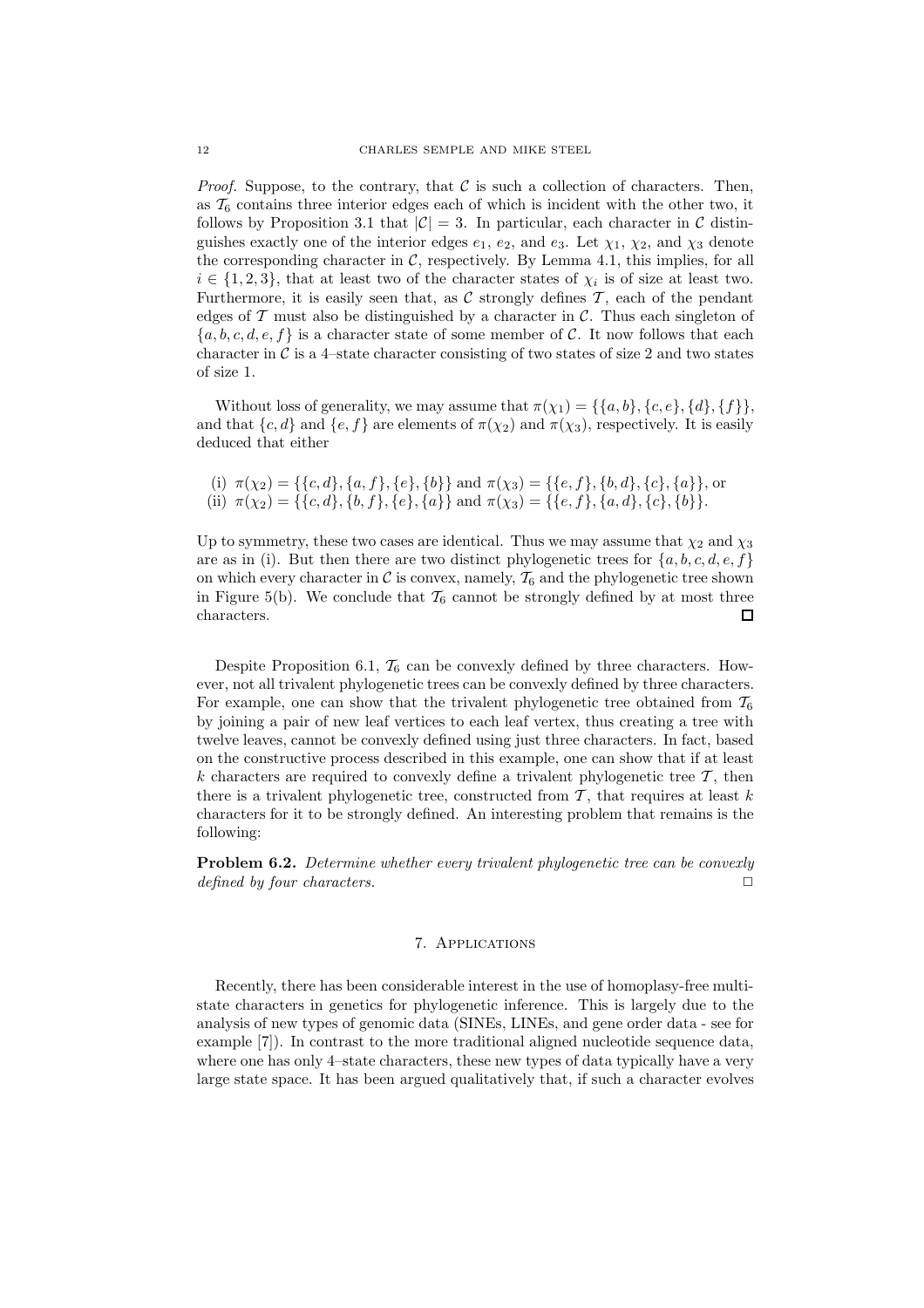under a Markov process, then it should stand a high chance of being homoplasyfree, since the probability that it has reverted to a previous state in its evolution should be small. If this is the case, our main result (Theorem 1.1) suggests that it may be possible to reconstruct large trees from a relatively small number of such characters. In practise, this number would no doubt be more than 5, but perhaps only in the order of tens rather than thousands as required for 4–state characters. Furthermore, for a bounded size set  $C$  of characters, there is a polynomial-time algorithm for determining if  $\mathcal C$  is compatible, and, if so, constructing a phylogenetic tree on which all the characters in  $\mathcal C$  are convex [5].

In this section, we attempt to quantify some informal arguments that have been presented in the biological literature by presenting explicit lower bounds on the probability that a character that evolves under a (large state) Markov process will be homoplasy free on the underlying tree.

Suppose a character evolves according to a Markov process on a rooted phylogenetic tree  $T^{+\rho}$  for X. Thus, at each vertex v of  $T^{+\rho}$ , we have an associated random variable  $\xi(v)$  taking values in some state space C. The Markov assumption is that, for each arc  $(u, v)$  of  $T^{+\rho}$ , conditional on the value of  $\xi(u)$ , the value of  $\xi(v)$  is independent of the  $\xi$  values at all other vertices that are not descendants of v (where a vertex w is a descendant of v if v lies on the path from  $\rho$  to w).

**Proposition 7.1.** *Given a Markov process on a rooted phylogenetic tree*  $T^{+\rho}$ *, let*  $p(\mathcal{T})$  *denote the probability that the resulting randomly-generated character*  $\chi$  *is convex on* T. Suppose that, for each arc  $(u, v)$  of  $T^{+\rho}$  and each pair  $\alpha, \beta$  of distinct *states in* C, the conditional probability that  $\xi(v) = \beta$  given that  $\xi(u) = \alpha$  is at most pmax*. Then*

$$
p(\mathcal{T}) \ge 1 - (2n - 3)(n - 1)p_{\text{max}}
$$

*where*  $n = |X|$ *.* 

*Proof.* Let  $v_1, \ldots, v_t$  denote any total ordering of the vertices of  $\mathcal{T}^{+\rho}$  that is consistent with the partial order induced by directing all edges of  $\mathcal{T}^{+\rho}$  away from  $\rho$ . That is, if  $v_i$  lies on the path between  $\rho$  and  $v_j$  then  $i < j$ . Note that  $v_1 = \rho$ ,  $t \leq 2n-1$ , and  $T^{+\rho}$  has  $t-1$  edges. For each vertex  $v_j$  of  $T^{+\rho}$ , other than  $\rho$ , let  $v_{a(i)}$  denote the vertex that is immediately ancestral to  $v_i$  in  $\mathcal{T}^{+\rho}$  under the total ordering. Then  $\xi$  is homoplasy-free, and so  $\chi = \xi | X$  is convex on T, provided the sequence  $\xi(v_1), \xi(v_2), \ldots, \xi(v_t)$  satisfies the condition that, if  $\xi(v_j) = \xi(v_i)$  for  $i < j$ , then

$$
\xi(v_{a(j)}) = \xi(v_j).
$$

For  $j \geq 3$ , let  $H_j$  be the event that  $\xi(v_j)$  differs from  $\xi(v_{a(j)})$  but takes the same value as  $\xi(v_i)$  for some  $i < j$ . In view of the previous paragraph, a sufficient condition for  $\chi$  to be convex on T is that none of the events  $H_3,\ldots,H_t$  occur. Thus, by the Bonferroni inequality,

(4) 
$$
p(T) \ge 1 - \mathbb{P}(\bigcup_{j=3}^{t} H_j) \ge 1 - \sum_{j=3}^{t} \mathbb{P}(H_j).
$$

Furthermore, for  $i \geq 3$ ,

(5) 
$$
\mathbb{P}(H_j) \leq (j-2)p_{\max},
$$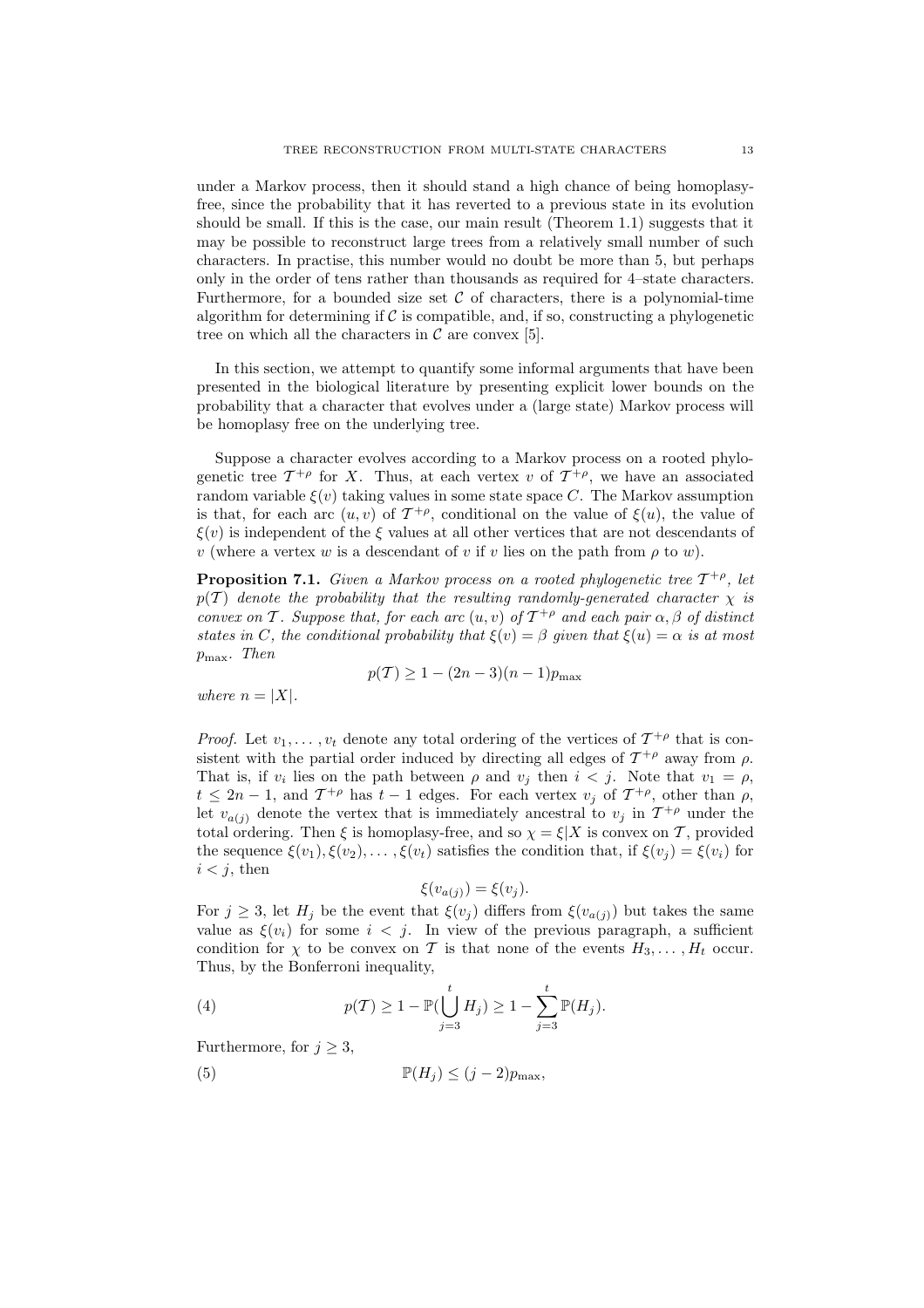since there are at most  $j-2$  states that  $\xi(v_j)$  can take in order for  $H_j$  to occur, and for each such state the probability that  $\xi(v_j)$  takes this value is at most  $p_{\text{max}}$ . Combining (4) and (5) and using the identity  $\sum_{j=3}^{t} (j-2) = \frac{1}{2}(t-1)(t-2)$  (with t equal to its maximal value  $2n - 1$ ) the result now follows.

For many Markov models on a large state space, even when some of the details and underlying parameters of the model are unknown, it should be possible to place upper bounds on  $p_{\text{max}}$ . In such a case the previous proposition can provide a reasonable lower bound to the probability that a resulting character is convex on the underlying tree  $\mathcal T$ . As an example, consider a simple model of gene order rearrangement, where the order of a sequence of N genes on a chromosome are altered by inversions of randomly selected blocks of consecutive (unsigned) genes. Suppose the start and end points of such inversions are uniformly chosen from the set 1,..., N. Then it can be shown that  $p_{\text{max}} \leq \frac{2}{N(N-1)}$  and so, for example, for  $N = 100$  and  $n = 10$ , Proposition 7.1 gives a moderately high bound (0.97) on the probability that a generated character is convex on  $\mathcal{T}$ .

A second, more specialized applications of Theorem 1.1 in phylogenetics is to "supertree" construction. Given a collection of phylogenetic trees that classify overlapping sets of species, the supertree approach attempts to produces a parent phylogenetic tree that classifies the union of the sets of species in the input trees. Currently, the most popular method is the "MRP" (matrix representation with parsimony) approach. In this approach, one recodes each input tree by a set of binary characters (one for each interior edge of the tree) and then applies a method called maximum parsimony to the resulting set of characters [8]. One problem with this approach is that the number of species (leaves) in an input trees affects the number of characters it contributes to the analysis, leading to concerns about a "size bias" effect. Our result shows that this might be avoided by recoding each tree by a fixed number of convex multi-state characters.

#### **REFERENCES**

- [1] R. Agarwala and D. Fernández-Baca, A polynomial-time algorithm for the phylogeny problem when the number of character states is fixed, SIAM J. Comput. **23** (1994), 1216–1224.
- [2] P. Buneman, A characterisation of rigid circuit graphs, Discrete Math. **9** (1974), 205–212.
- [3] M. Carter, M. D. Hendy, D. Penny, L. A. Székely, and N. C. Wormald, On the distribution of lengths of evolutionary trees, SIAM J. Discr. Math. **3** (1990), 38–47.
- [4] S. Kannan and T. Warnow, A fast algorithm for the computation and enumeration of perfect phylogenies, SIAM J. Comput. **26** (1997), 1749–1763.
- [5] F. R. McMorris, T. Warnow, and T. Wimer, Triangulating vertex coloured graphs, SIAM J. Discr. Math. **7** (1994), 296–306.
- [6] C. A. Meacham, Theoretical and computational considerations of the compatibility of qualitative taxonomic characters, in "Numerical Taxonomy", NATO ASI Series Vol. G1, Springer-Verlag, 1983.
- [7] A. Rokas and P. W. H. Holland, Rare genomic changes as a tool for phylogenetics, Trends in Ecology and Evolution **15**(11) (2000), 454–459.
- [8] M. J. Sanderson, A. Purvis, and C. Henze, Phylogenetic supertrees: assembling the trees of life, Trends in Ecology and Evolution **13** (1998), 105–109.

 $\Box$